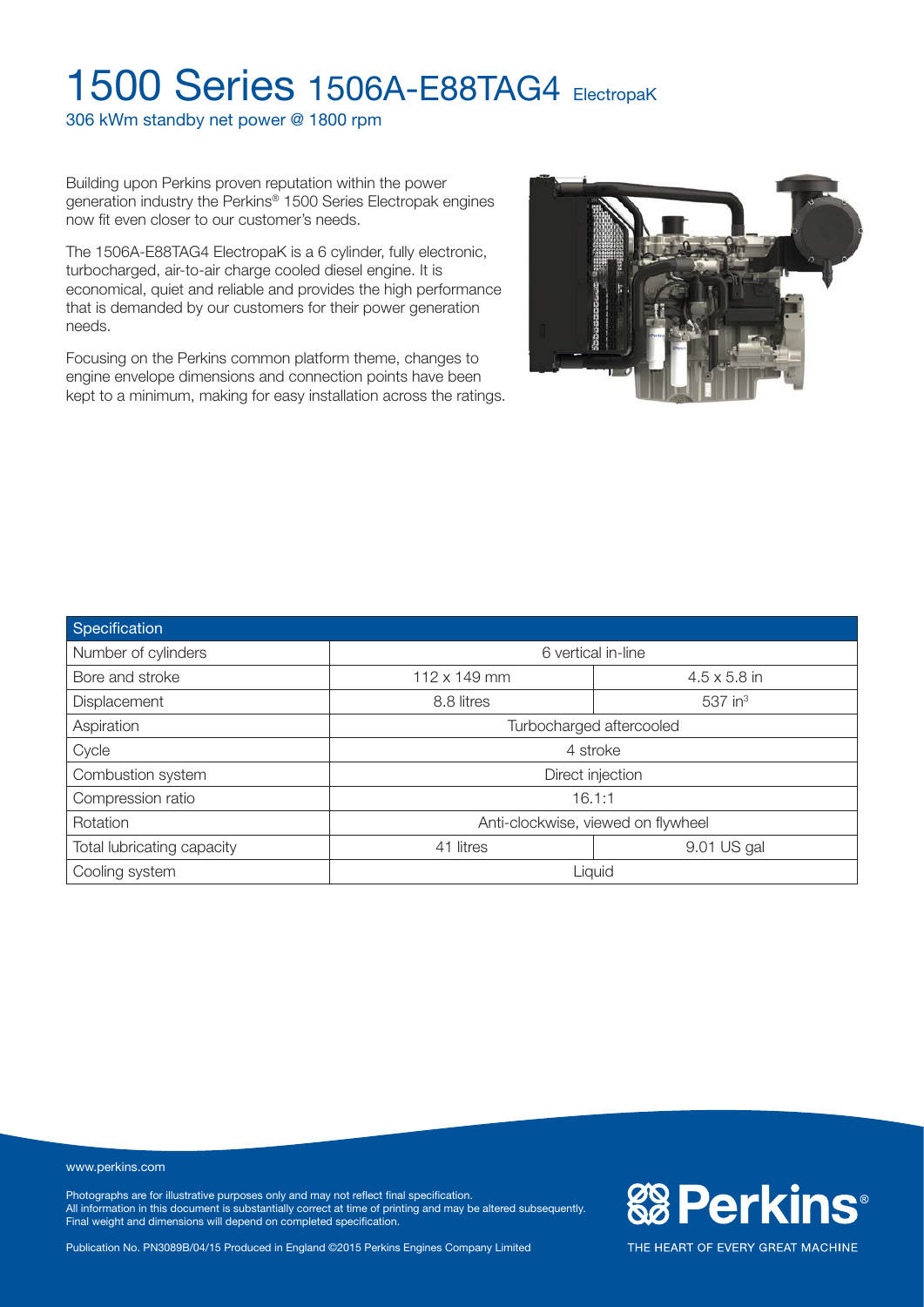306 kWm standby net power @ 1800 rpm

#### Features and benefits

#### Dependable power

- The 1506A-E88TAG4 delivers greater productivity through an improved power to weight ratio
- The world-class power density has been achieved from an 8.8 litre turbocharged engine using a hydraulic actuated unit injection (HEUI) fuel system; making this engine robust for all markets due to its ability to cope with the variation of fuel quality around the world
- In its class, the 1506A-E88TAG4 has been designed to provide dependable power even in extreme ambient climates

#### Low operating costs

- Oil change service intervals are set at 500 hours as standard
- Designed to provide low cost of ownerhsip, simple maintenance and reduced downtime
- 12 months unlimited warranty with 24 months on Major items. For low use applications <500 hours per year warranty is extended by a further 12 months. See Perkins Warranty Policy for further details
- Extended Service Contracts protect and plan the cost of ownership Go to www.perkins.com/esc for more information

#### Flexibility

- The 1506-E88TAG4 has been designed to hit the power node requirements of our customers
- Switchability functionality from 50 Hz/1500 rpm to 60 Hz/1800 rpm and vice versa is available to provide greater flexibility for frequency selection

#### World class product support

- <sup>l</sup> Our experienced global network of distributors and dealers, fully trained engine experts deliver total service support around the clock, 365 days a year. They have a comprehensive suite of web based tools at their disposal, covering technical information, parts identification and ordering systems, all dedicated to maximising the productivity of your engine
- Perkins actively pursues product support excellence by insisting our distribution network invest in their territory to provide customers with a consistent quality of support across the globe
- <sup>l</sup> Throughout the entire life of a Perkins engine, we provide access to genuine OE specification parts giving 100% reassurance that you receive the very best in terms of quality for lowest possible cost, wherever your Perkins powered machine is operating in the world
- To find your local distributor: www.perkins.com/distributor

www.perkins.com

Photographs are for illustrative purposes only and may not reflect final specification. All information in this document is substantially correct at time of printing and may be altered subsequently. Final weight and dimensions will depend on completed specification.

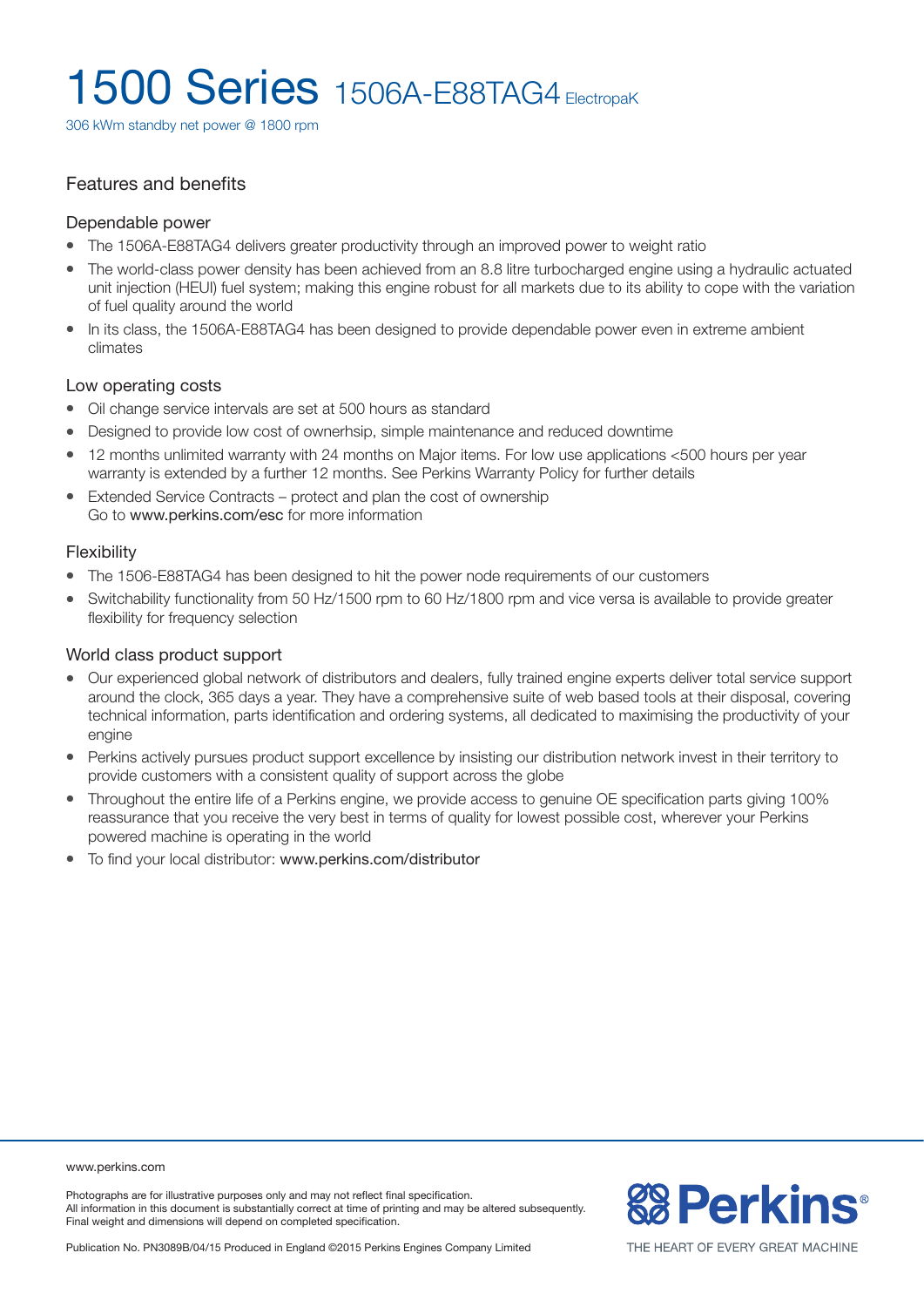306 kWm standby net power @ 1800 rpm

### Technical information

#### Air inlet system

• Mounted air filter and turbocharger

#### Fuel system

- HEUI fuel system with full authority electronic control
- Electronic governing to ISO 8528-5 with stand-alone isochronous and load-sharing capabilities
- Fuel filter, fuel transfer pump, fuel priming pump
- Spin on primary, secondary and water filter separator

#### Lubrication system

- Wet full aluminium sump with filler and dipstick
- Full-flow spin-on filters
- Oil pump, gear driven

#### Cooling system

- Thermostatically controlled with belt driven, circulating pump and belt-drive fan
- Mounted belt driven pusher fan
- Radiator supplied loose with all guards and pipes
- Air-to-air charge cooler incorporated in radiator

#### Electrical equipment

- 24V starter motor and 24V, 45 amp alternator with DC output
- Electronic Control Module (ECM) mounted on engine with wiring looms and sensors

#### Flywheel and housing

- High inertia flywheel to SAE 1 J620 Size 355.6 mm (14 in)
- Aluminium SAE 1 flywheel housing

#### **Mountings**

• Front engine mounting bracket

#### www.perkins.com

Photographs are for illustrative purposes only and may not reflect final specification. All information in this document is substantially correct at time of printing and may be altered subsequently. Final weight and dimensions will depend on completed specification.

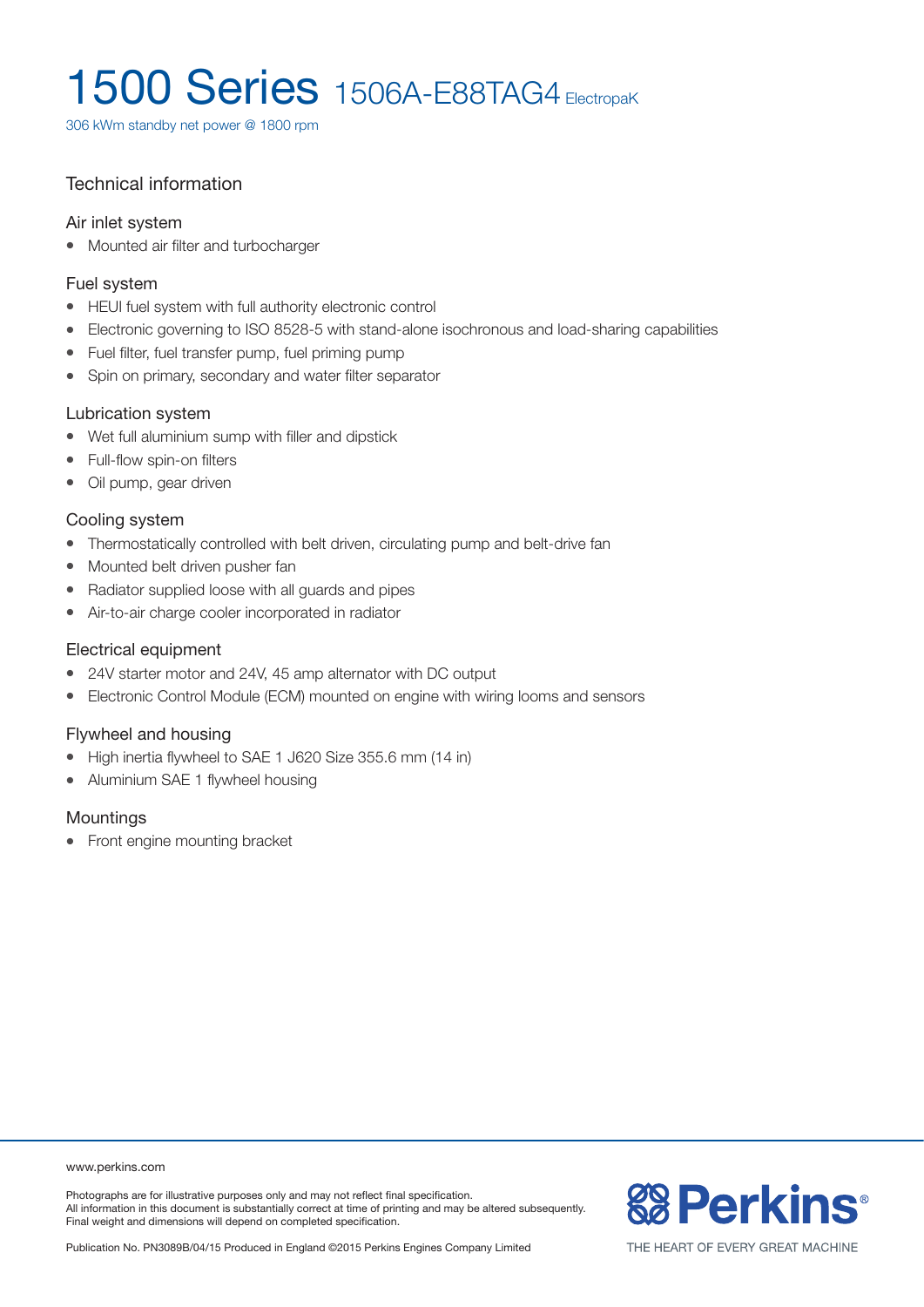306 kWm standby net power @ 1800 rpm





| Engine package weights and dimensions |           |         |  |  |  |
|---------------------------------------|-----------|---------|--|--|--|
| Length (including air cleaner)        | 2032 mm   | 80 in   |  |  |  |
| Width                                 | $1091$ mm | 43 in   |  |  |  |
| Height                                | 1320 mm   | 52 in   |  |  |  |
| Weight (dry)                          | 1183 kg   | 2608 lb |  |  |  |

www.perkins.com

Photographs are for illustrative purposes only and may not reflect final specification. All information in this document is substantially correct at time of printing and may be altered subsequently. Final weight and dimensions will depend on completed specification.

**& Perkins®** 

Publication No. PN3089B/04/15 Produced in England ©2015 Perkins Engines Company Limited